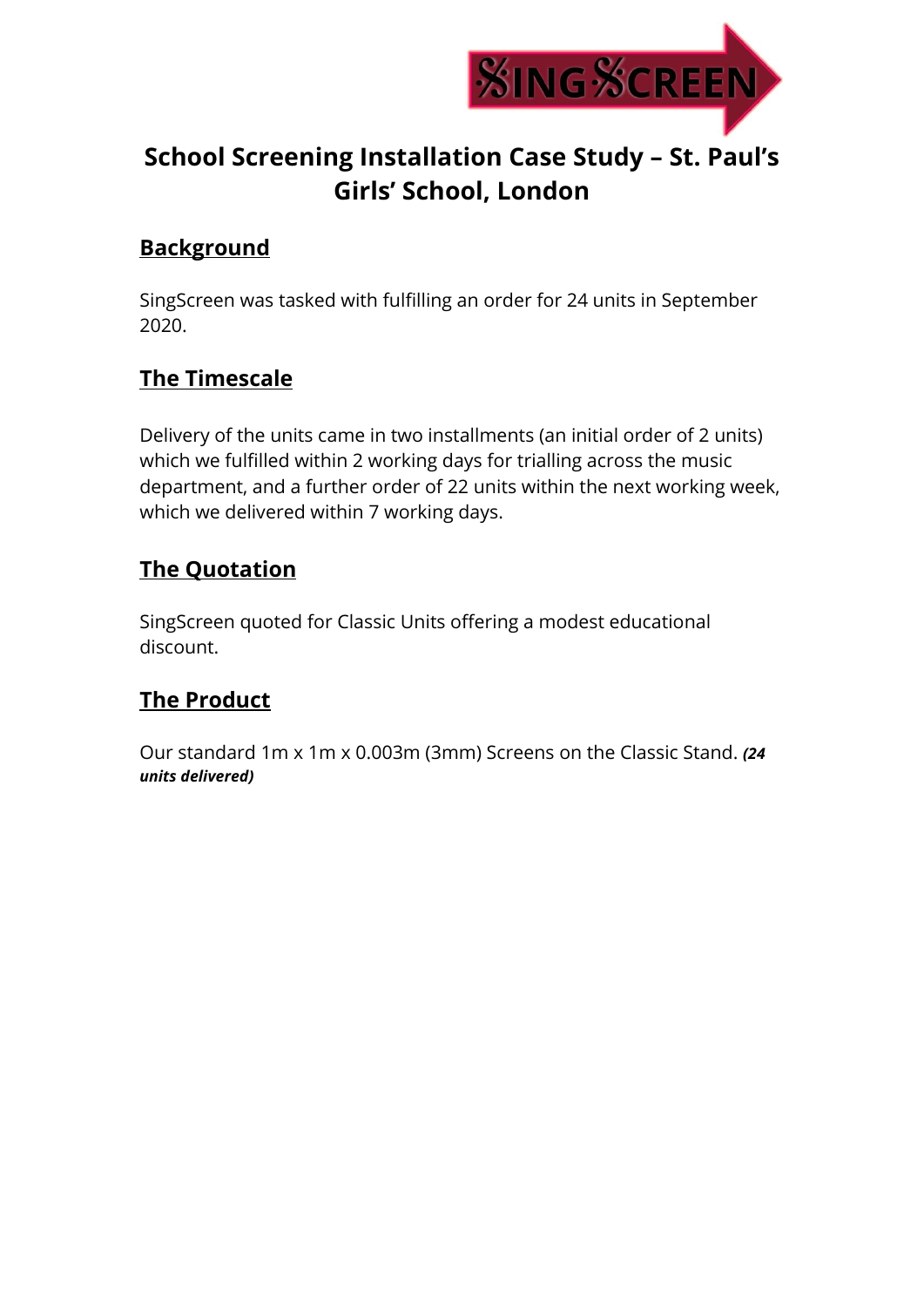# **Installation and Final Commissioning**

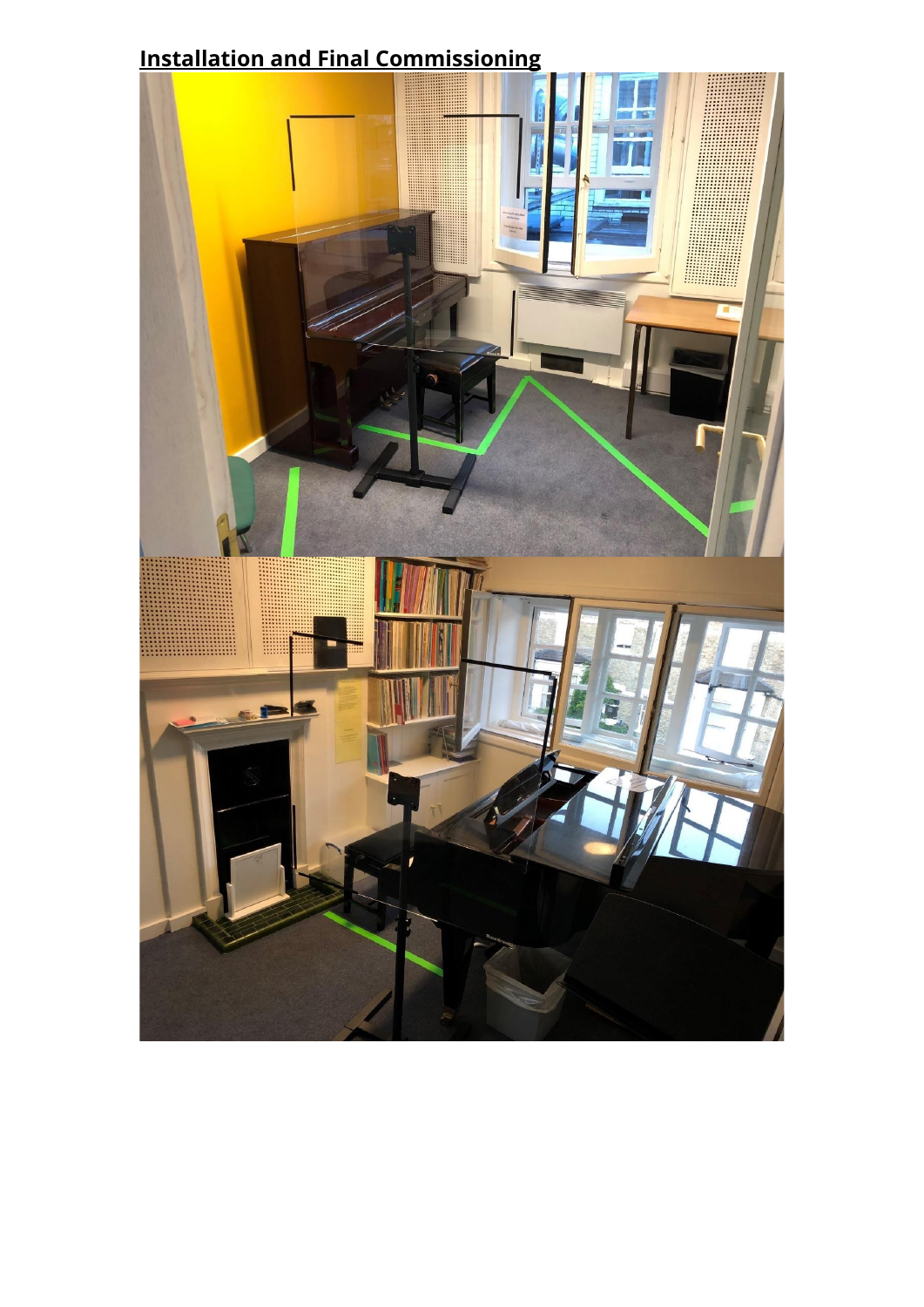

### *Pictures on site & Diagrams courtesy of St. Paul's Girls' School, London*

**Reviews (St. Paul's Girls' School, London & Radley College, Abingdon, Oxfordshire)**

They're all here and we're working through them – *thanks so much for fulfilling the order so quickly***.** We're going to take a few pictures of them in use and tweet about them on our music account (@spgsmusic) next week.

### *Music Department Administrator, SPGS, 6 th October 2020*

We have SingScreen screens in every instrumental teaching room as well as our large ensemble spaces. *They have provided a great deal of reassurance to our Visiting Music Teachers*, adding an extra layer of protection on top of our other measures and *enabling us to begin one-toone lessons from the very start of the Autumn Term*. The boys, too, have quickly got used to them. *They are an added reminder that we are in unusual times and help to ensure that suitable distancing is maintained*. Not only this, but they are *very easy to move and position*, and *look smart too - which makes a big difference*. They're *relatively unobtrusive it is quick to forget they are even there (in a good way!)*.

*Precentor, Radley College, 6 th October 2020*